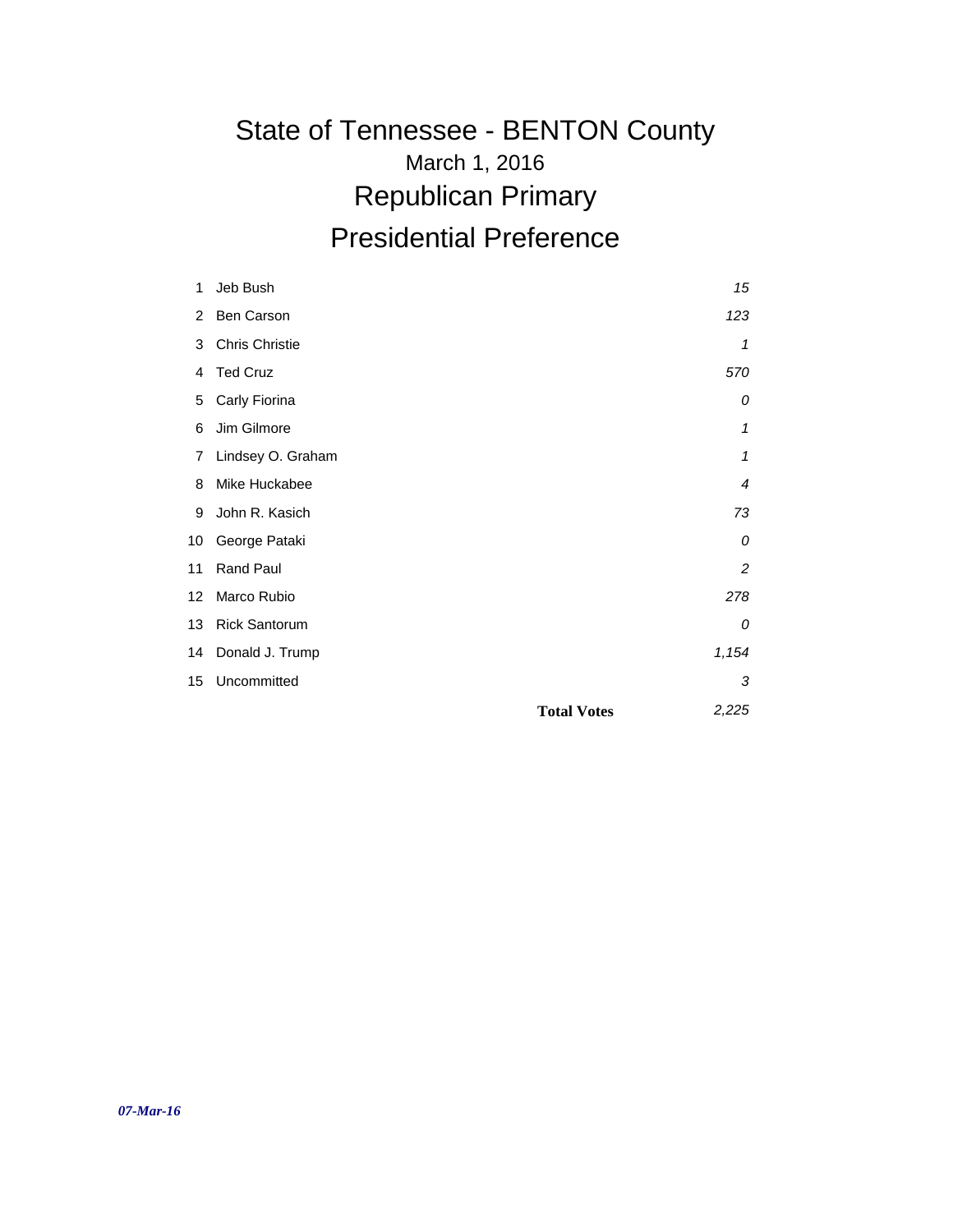| 1  | M.S. "Susie" Alcorn - Bush      | 21  |
|----|---------------------------------|-----|
| 2  | Tom Bottorff - Bush             | 19  |
| 3  | Randy Boyd - Bush               | 20  |
| 4  | Josh Brown - Bush               | 21  |
| 5  | Nathan Buttrey - Bush           | 13  |
| 6  | Bill Frist - Bush               | 50  |
| 7  | Christi Gibbs - Bush            | 18  |
| 8  | John M Gillespie - Bush         | 18  |
| 9  | Brenda Lewis Graham - Bush      | 17  |
| 10 | David L. Howard - Bush          | 18  |
| 11 | Julia C. Hurley - Bush          | 18  |
| 12 | Beverly Wheeler Johnson - Bush  | 19  |
| 13 | Larry Wayne Kidwell - Bush      | 19  |
| 14 | Stephen Buford Smith - Bush     | 16  |
| 15 | Chris Walker - Bush             | 12  |
| 16 | Mark White - Bush               | 13  |
| 17 | R. Shane Clifford - Carson      | 118 |
| 18 | Dinah DeFord - Carson           | 117 |
| 19 | Macel Ely II - Carson           | 99  |
| 20 | Don Ogle Floyd - Carson         | 116 |
| 21 | Kimberly Fredrickson - Carson   | 108 |
| 22 | Cecile Gideon - Carson          | 109 |
| 23 | David C. Hooven - Carson        | 108 |
| 24 | Sherrie Rae Hopper - Carson     | 102 |
| 25 | Ruth Ann Manning - Carson       | 105 |
| 26 | Bailey Brooke Mays - Carson     | 94  |
| 27 | Ben J. McCormick - Carson       | 104 |
| 28 | Brenda Mayfield Mercer - Carson | 88  |
| 29 | Lance Persson - Carson          | 99  |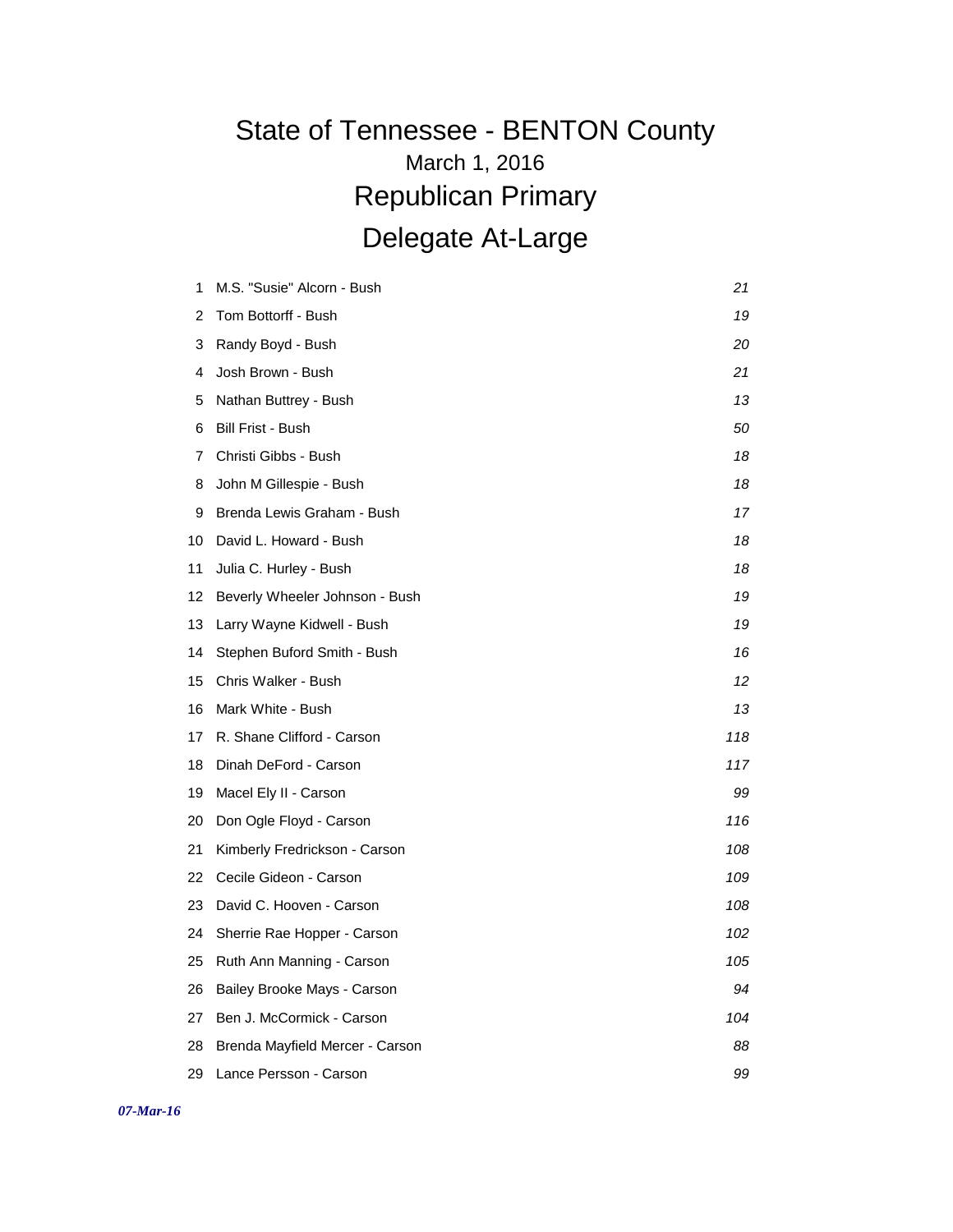| 30 | Julie Reynolds - Carson      | 98  |
|----|------------------------------|-----|
|    |                              |     |
| 31 | John C. Simonsen - Carson    | 56  |
| 32 | Dalton A. Temple - Carson    | 53  |
| 33 | Stuart I. Anderson - Cruz    | 415 |
| 34 | Jean M Barwick - Cruz        | 395 |
| 35 | Sheila Butt - Cruz           | 390 |
| 36 | Joe Carr - Cruz              | 442 |
| 37 | Deborah Deaver - Cruz        | 406 |
| 38 | Lee Douglas - Cruz           | 441 |
| 39 | Karen Entz - Cruz            | 407 |
| 40 | Rebecca Galfano - Cruz       | 384 |
| 41 | Steve Gill - Cruz            | 438 |
| 42 | Lucas Hutchinson - Cruz      | 409 |
| 43 | Hope Lamberson-Foulds - Cruz | 311 |
| 44 | Aaron Margulies - Cruz       | 352 |
| 45 | Judd Matheny - Cruz          | 374 |
| 46 | Karen Moore - Cruz           | 369 |
| 47 | Aaron R. Snodderly - Cruz    | 168 |
| 48 | Tommy Vallejos - Cruz        | 133 |
| 49 | <b>Riley Walters - Cruz</b>  | 185 |
| 50 | Sandi Wells - Cruz           | 172 |
| 51 | Mary J Littleton - Fiorina   | 10  |
| 52 | Dawn White - Fiorina         | 8   |
| 53 | Rob Ailey - Huckabee         | 24  |
| 54 | Terrence J. Clyne - Huckabee | 17  |
| 55 | Barry Doss - Huckabee        | 25  |
| 56 | Vance Jack - Huckabee        | 21  |
| 57 | Jenny Jackson - Huckabee     | 21  |
| 58 | Jim Looney - Huckabee        | 23  |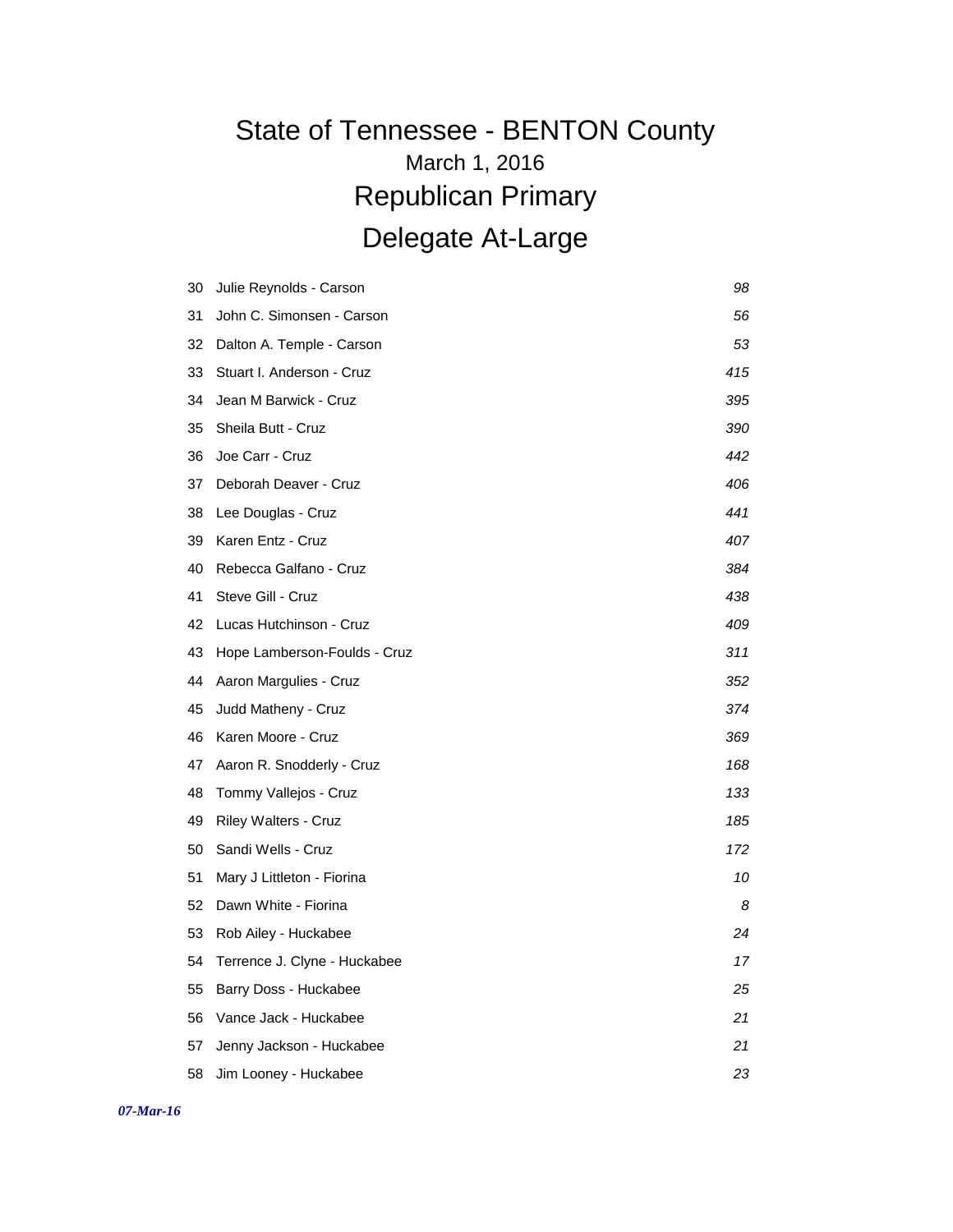| 59 | Mark H. Luttrell - Huckabee      | 21  |
|----|----------------------------------|-----|
| 60 | John "Chip" Saltsman - Huckabee  | 13  |
| 61 | Jonathan T. Skrmetti - Huckabee  | 13  |
| 62 | Steven W. Swann - Huckabee       | 17  |
| 63 | Matthew Tuttle III - Huckabee    | 10  |
| 64 | Stacy Vaughan - Huckabee         | 13  |
| 65 | Cary E. Vaughn - Huckabee        | 8   |
| 66 | Chris Burger - Kasich            | 58  |
| 67 | B.C. "Scooter" Clippard - Kasich | 53  |
| 68 | John Crisp - Kasich              | 63  |
| 69 | Bryan Kaegi - Kasich             | 58  |
| 70 | Mac Wilhoit - Kasich             | 60  |
| 71 | David Alan Wood - Kasich         | 63  |
| 72 | Melissa Louise Wood - Kasich     | 50  |
| 73 | James Robert Gann III - Paul     | 7   |
| 74 | Trace Justice - Paul             | 9   |
| 75 | Kaloni Lane - Paul               | 6   |
| 76 | Steve Lane - Paul                | 10  |
| 77 | Daryl Luna - Paul                | 8   |
| 78 | Dan Rawls - Paul                 | 10  |
| 79 | Ronald Robertson - Paul          | 21  |
| 80 | Sammie Arnold - Rubio            | 152 |
| 81 | Victor Ashe - Rubio              | 140 |
| 82 | Bradford David Box - Rubio       | 151 |
| 83 | Oscar Brock - Rubio              | 141 |
| 84 | Beth Campbell - Rubio            | 182 |
| 85 | Randy Ellis - Rubio              | 160 |
| 86 | Joshua G. Evans - Rubio          | 168 |
| 87 | David C. Hairston - Rubio        | 158 |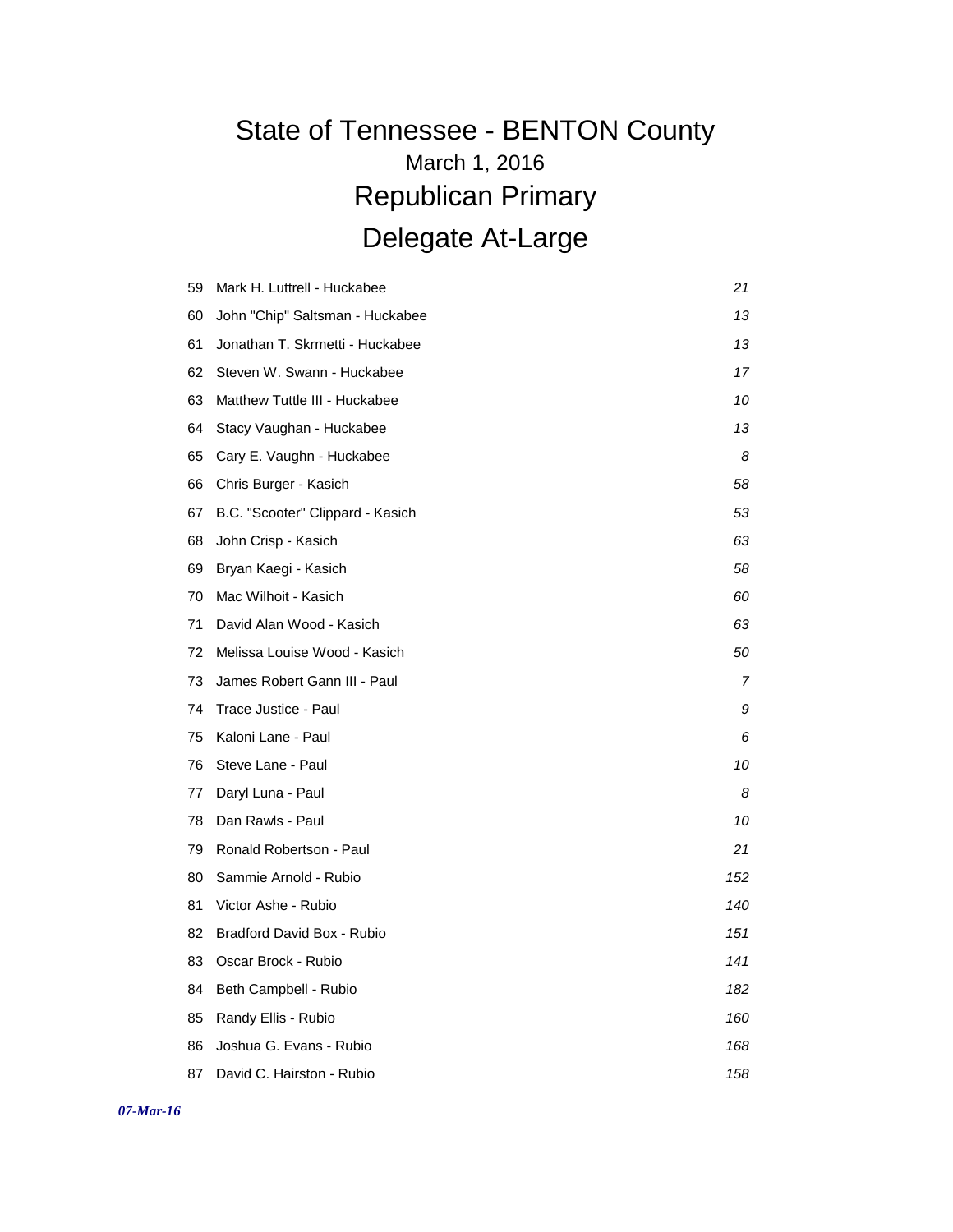| 88  | Trammel Hoehn - Rubio         | 136 |
|-----|-------------------------------|-----|
| 89  | Brian Hornback - Rubio        | 156 |
| 90  | Jack Johnson - Rubio          | 168 |
| 91  | Brian Kelsey - Rubio          | 161 |
| 92  | Kay Kelsey - Rubio            | 162 |
| 93  | Jennifer Inman Little - Rubio | 131 |
| 94  | Raul Lopez - Rubio            | 83  |
| 95  | Chassity L. Martin - Rubio    | 75  |
| 96  | Becky Duncan Massey - Rubio   | 66  |
| 97  | Gerald McCormick - Rubio      | 59  |
| 98  | Laine M Milam - Rubio         | 53  |
| 99  | Susan Mills - Rubio           | 75  |
| 100 | Valerie Nagoshiner - Rubio    | 46  |
| 101 | Paul Ney - Rubio              | 44  |
| 102 | Mike Ragsdale - Rubio         | 71  |
| 103 | Grant Riley - Rubio           | 72  |
| 104 | Eddie Smith - Rubio           | 63  |
| 105 | Zach Wamp - Rubio             | 62  |
| 106 | Beth M. Woodruff - Rubio      | 63  |
| 107 | Bill Young - Rubio            | 59  |
| 108 | Sally Climer - Santorum       | 7   |
| 109 | William H Climer - Santorum   | 4   |
| 110 | Daniel Dunn - Santorum        | 8   |
| 111 | John C. Isbell - Santorum     | 7   |
| 112 | Robert L. Parrish - Santorum  | 5   |
| 113 | Hillary Pate - Santorum       | 6   |
| 114 | Jennifer M. Powell - Santorum | 7   |
| 115 | Doris B. Arnold - Trump       | 520 |
| 116 | Mae Beavers - Trump           | 478 |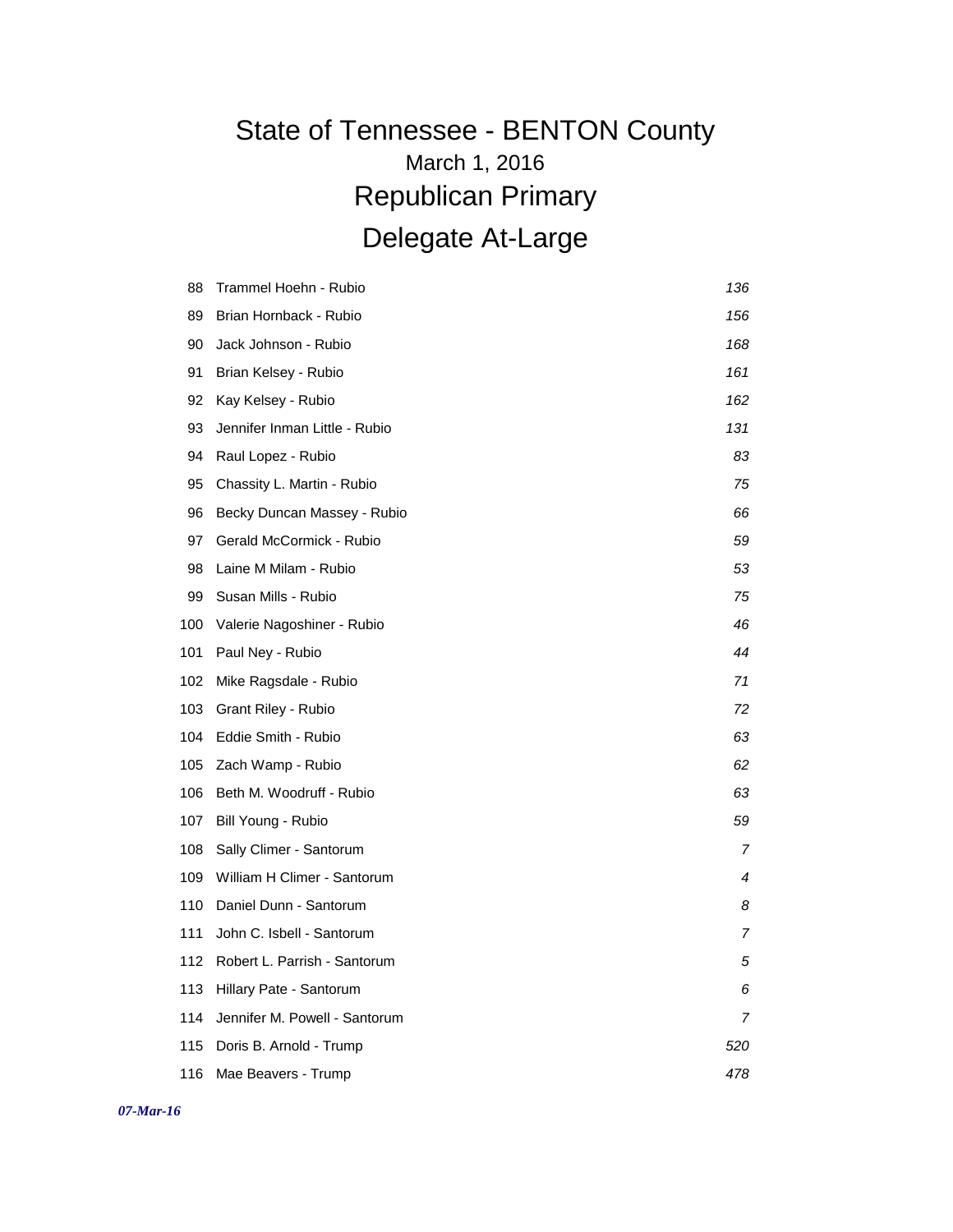| 117 | William H. Beavers - Trump      | 537 |
|-----|---------------------------------|-----|
| 118 | Karen Bennett - Trump           | 472 |
| 119 | Chad Blackburn - Trump          | 601 |
| 120 | Julie Brockman - Trump          | 477 |
| 121 | Martha Ruth Brown - Trump       | 486 |
| 122 | Stacey Campfield - Trump        | 462 |
| 123 | Beada Corum - Trump             | 376 |
| 124 | Robert Duvall - Trump           | 614 |
| 125 | John T. Fey - Trump             | 534 |
| 126 | Sherry L. Fey - Trump           | 484 |
| 127 | Barbara D. Gregson - Trump      | 377 |
| 128 | Rebecca Griffey - Trump         | 510 |
| 129 | Jeremy H.G. Hayes - Trump       | 437 |
| 130 | <b>Bill Ketron - Trump</b>      | 448 |
| 131 | Kelsey Ketron - Trump           | 346 |
| 132 | Beverly B. Knight - Trump       | 393 |
| 133 | Patricia Mathes - Trump         | 327 |
| 134 | Katie McDow - Trump             | 352 |
| 135 | Tom Rice - Trump                | 497 |
| 136 | Patti Saliba - Trump            | 272 |
| 137 | Paul Schramkowski - Trump       | 312 |
| 138 | Alex E Stillwell - Trump        | 356 |
| 139 | Kay White - Trump               | 375 |
| 140 | Mark Winslow - Trump            | 448 |
| 141 | Endre Zongor - Trump            | 248 |
| 142 | Jody Ball - Uncommitted         | 47  |
| 143 | Donald H Davidson - Uncommitted | 40  |
| 144 | Stephen L. Hale - Uncommitted   | 38  |
| 145 | Chad Jackson - Uncommitted      | 35  |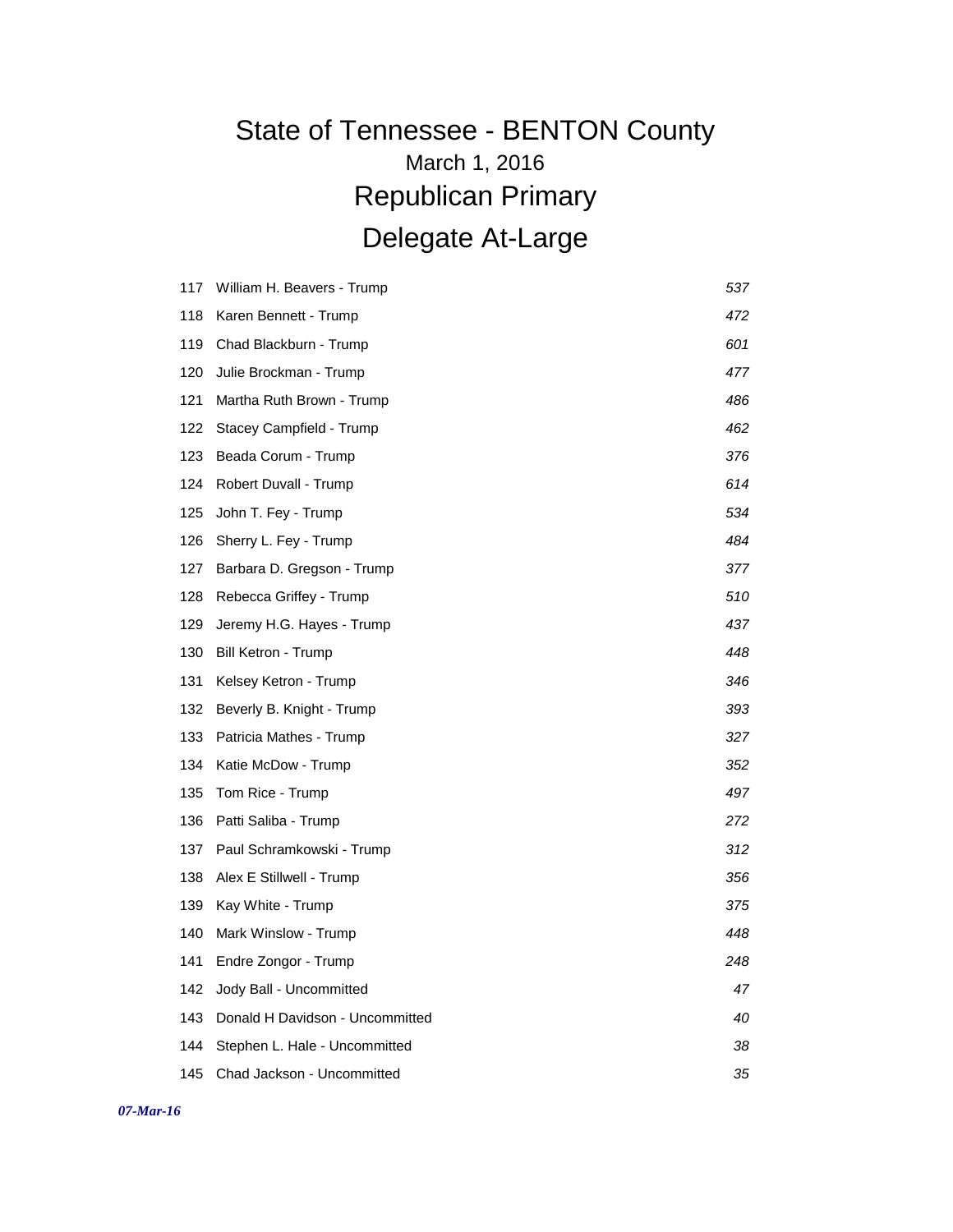|     | 146 Michael Porter - Uncommitted    | 25     |
|-----|-------------------------------------|--------|
| 147 | William H. Wendt - Uncommitted      | 19     |
|     | 148 Rebecca Whitworth - Uncommitted | 53     |
|     | <b>Total Votes</b>                  | 23.894 |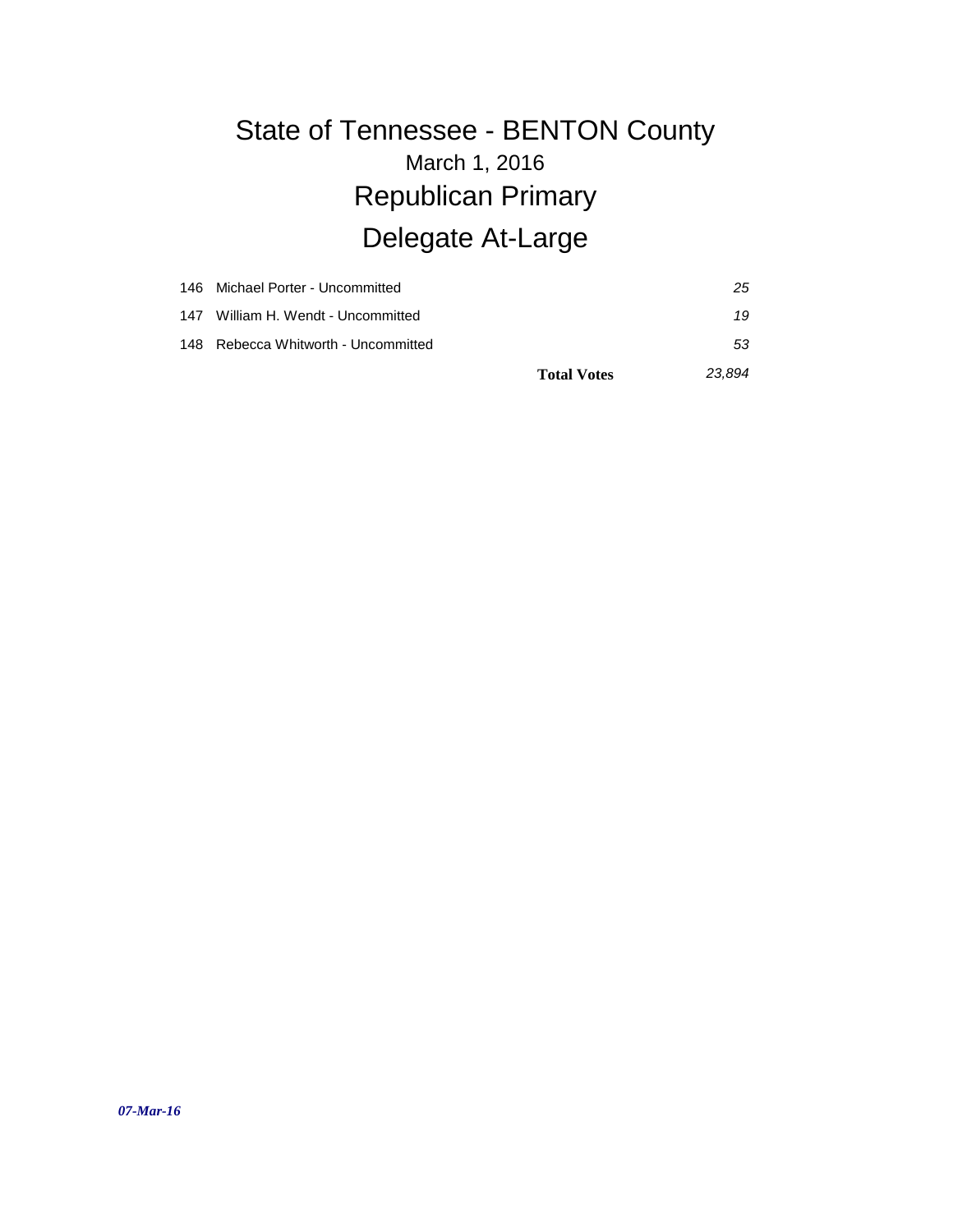| 1  | Patrick Baggett - Bush             | 16  |
|----|------------------------------------|-----|
| 2  | Mary Kate Brown - Bush             | 23  |
| 3  | Katherine Carrigan - Bush          | 18  |
| 4  | Philip Graham - Bush               | 11  |
| 5  | Ray White - Bush                   | 14  |
| 6  | Mary Ellen Redford - Carson        | 70  |
| 7  | Florence Arlene Rouse - Carson     | 61  |
| 8  | Lucy Tritschler Sensing - Carson   | 56  |
| 9  | Wilbur C. Sensing, Jr. - Carson    | 50  |
| 10 | Barbara Sturgeon - Carson          | 83  |
| 11 | Kevin Kookogey - Cruz              | 330 |
| 12 | Stephen Siao - Cruz                | 367 |
| 13 | Sharon P. Strange - Cruz           | 356 |
| 14 | Julie West - Cruz                  | 298 |
| 15 | Joe Baugh - Fiorina                | 8   |
| 16 | Brenda H. Davis - Fiorina          | 5   |
| 17 | Doug Edwards - Huckabee            | 19  |
| 18 | Dale Moore - Huckabee              | 21  |
| 19 | Jerry D. Woods - Huckabee          | 25  |
| 20 | Meg Crisp - Kasich                 | 59  |
| 21 | Devin Floyd - Kasich               | 57  |
| 22 | Addam Arrington - Paul             | 13  |
| 23 | Ann N. Baumgartner - Paul          | 9   |
| 24 | William Z. Baumgartner, Jr. - Paul | 7   |
| 25 | Steve Allbrooks - Rubio            | 155 |
| 26 | Debbie B Ballard - Rubio           | 170 |
| 27 | Suzanne Beck - Rubio               | 159 |
| 28 | Braden H. Boucek - Rubio           | 75  |
| 29 | Joy D. Huggins - Rubio             | 64  |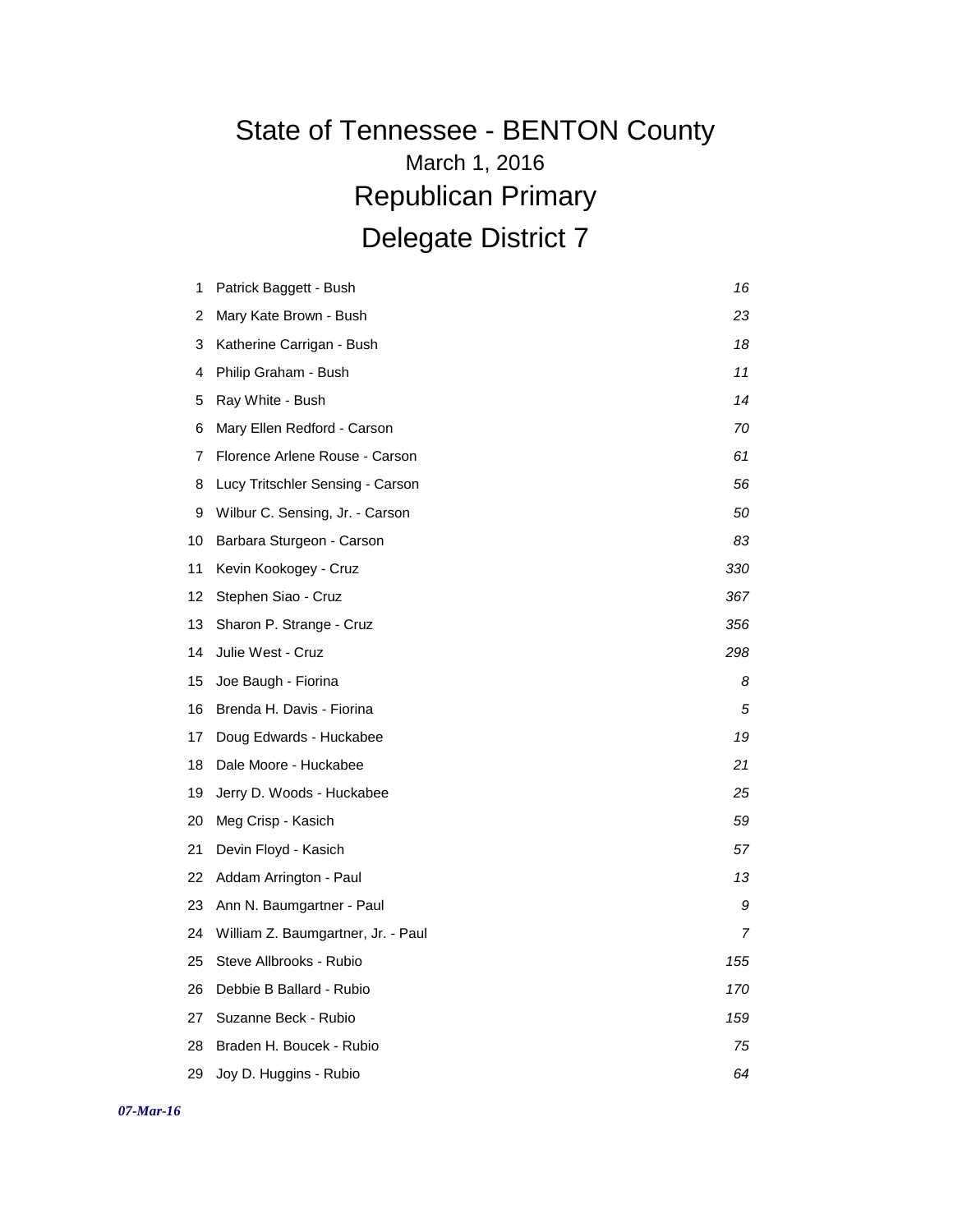| 30 | Paula Uhlir - Rubio         | 50                          |
|----|-----------------------------|-----------------------------|
| 31 | Stuart Cooper - Santorum    | $\overline{4}$              |
| 32 | Sally Tidwell - Santorum    | 9                           |
| 33 | Larry W. Cooper - Trump     | 669                         |
| 34 | James Kenneth Eaton - Trump | 353                         |
| 35 | Lei Ann Gleaves - Trump     | 488                         |
| 36 | Bruce W. McNeilage - Trump  | 228                         |
| 37 | Melissa Miles - Trump       | 553                         |
| 38 | Keith Svadba - Trump        | 307                         |
| 39 | Mary Powers - Uncommitted   | 110                         |
|    |                             | 5,370<br><b>Total Votes</b> |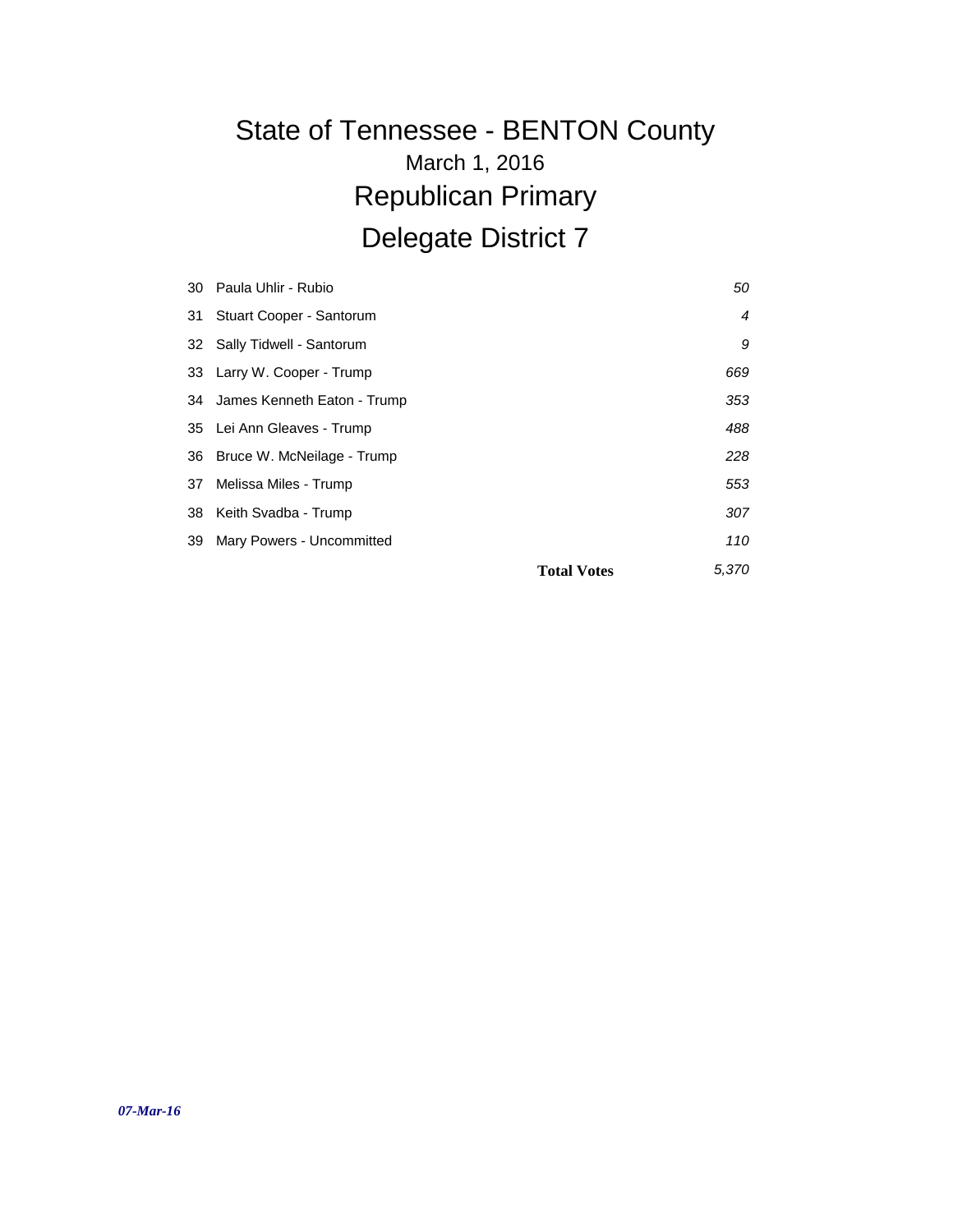| 1  | Paul C. Boyd - Bush             | 0 |
|----|---------------------------------|---|
| 2  | Garrett Dorris - Bush           | 0 |
|    |                                 |   |
| 3  | Steve Maroney - Bush            | 0 |
| 4  | Dustin Summers - Bush           | 0 |
| 5  | Karen M. Carlisle - Carson      | 0 |
| 6  | Ginger Leeke - Carson           | 1 |
| 7  | James M. Walker Jr. - Carson    | 0 |
| 8  | John M. Miles - Cruz            | 2 |
| 9  | John Uitendaal - Cruz           | 2 |
| 10 | Mick Wright - Cruz              | 2 |
| 11 | Thomas Wright - Cruz            | 2 |
| 12 | Ed Jackson - Huckabee           | 0 |
| 13 | Kevin Snider - Huckabee         | 0 |
| 14 | Alice Tadlock - Huckabee        | 0 |
| 15 | Kemp Conrad - Kasich            | 0 |
| 16 | Justin Joy - Kasich             | 1 |
| 17 | William Bryan - Paul            | 0 |
| 18 | Shelby Winestone Baum - Rubio   | 0 |
| 19 | Chris Connolly - Rubio          | 1 |
| 20 | Anne Conrad - Rubio             | 1 |
| 21 | John A. Elkington - Rubio       | 1 |
| 22 | Mildred Phelps Gump - Rubio     | 0 |
| 23 | Robert Kelsey - Rubio           | 0 |
| 24 | Thomas Chad Jimerson - Santorum | 0 |
| 25 | Nichole Bufalino - Trump        | 1 |
| 26 | Joseph S. Coury - Trump         | 2 |
| 27 | Elaine Ervin - Trump            | 2 |
| 28 | Jewell Horner - Trump           | 1 |
| 29 | Beverly A. Weston - Trump       | 1 |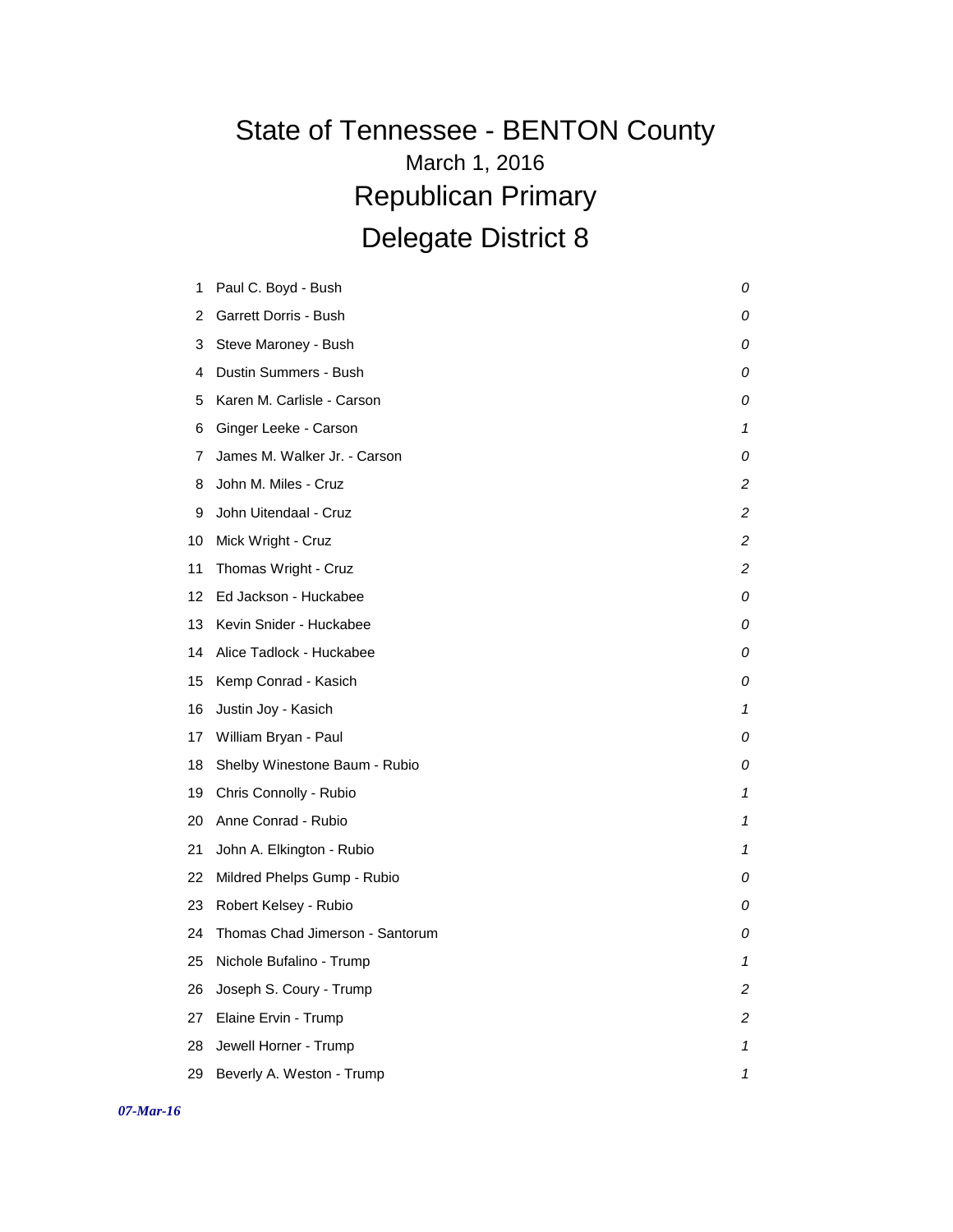| 30 John Edward Weston - Trump |                             | 4     |
|-------------------------------|-----------------------------|-------|
|                               | <b>Total Votes</b>          | 24    |
|                               | <b>Assessor of Property</b> |       |
| Jeremy Peach                  |                             | 1,007 |
|                               | <b>Total Votes</b>          | 1,007 |